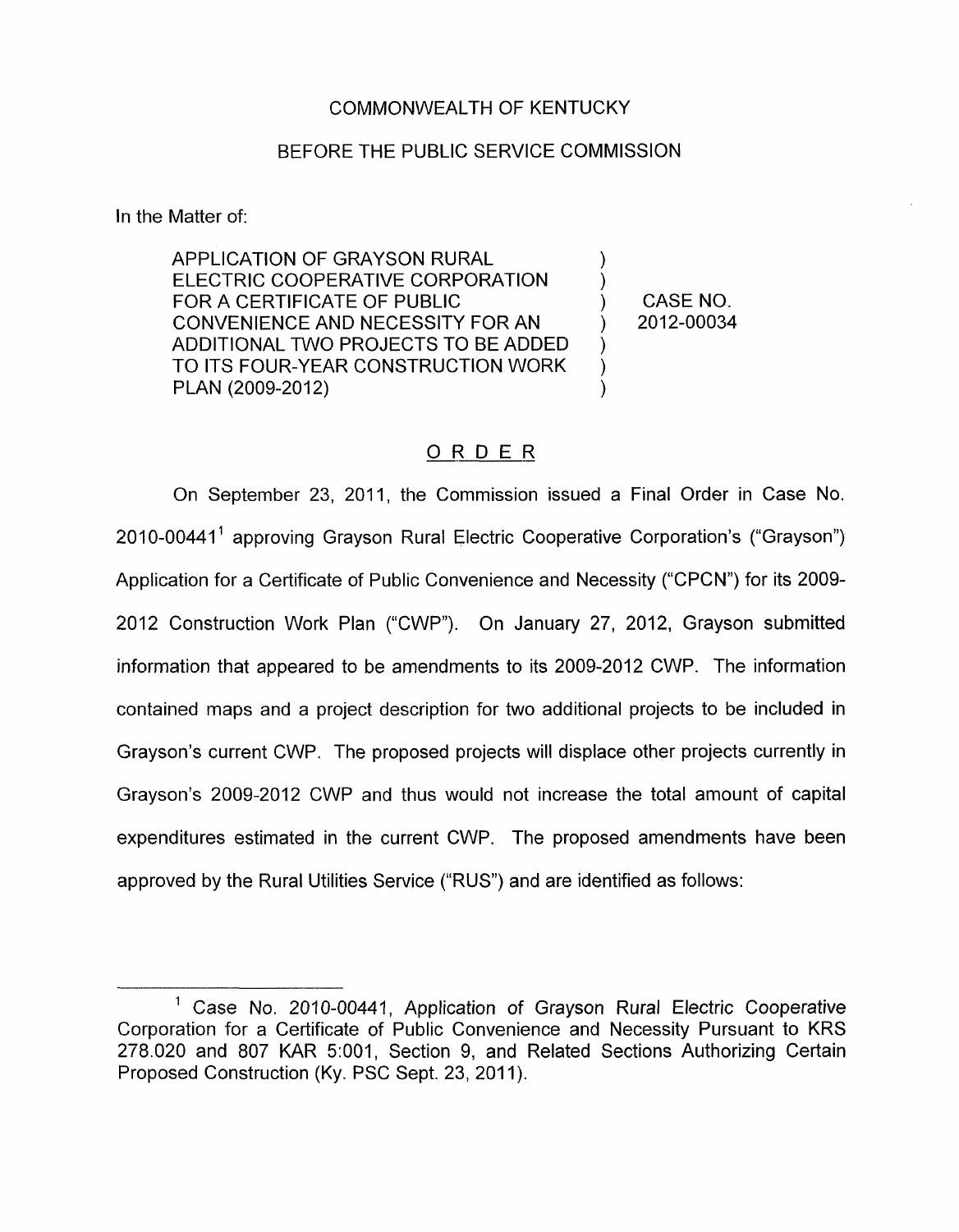1. Amendment # 2012-1 - Upgrading 3.75 miles of 1/0 ACSR single phase line to 1/0 ACSR three phase. The project had been evaluated prior to the current CWP but its condition has since deteriorated significantly necessitating the upgrade. The estimated cost of this project is \$217,500.

2. Amendment # 2012-2 - Replacing approximately 5.4 miles of H-Structure transmission poles to standard three phase distribution construction poles. Grayson notes that most of the poles and cross-arms are original and have reached the end of their service lives, resulting in increased frequency of outage problems within the past few months. The estimated cost of this project is \$297,000.

Having reviewed the filing and being otherwise sufficiently advised, the Commission deems these filings to be a request for a CPCN by Grayson to amend its 2009-2012 CWP to include the additional projects listed above and will establish this proceeding to formally address the request. The Commission finds that the proposed improvements and additions to be constructed by Grayson are necessary to provide adequate and reliable electric service to existing customers and anticipated new customers. Therefore, the Commission approves Grayson's proposed amendments to its current 2009-2012 CWP and will grant Grayson a CPCN authorizing the construction and improvements described therein.

IT IS THEREFORE ORDERED that Grayson is granted a Certificate of Public Convenience and Necessity to construct the facilities described in the above-mentioned amendments to Grayson's approved 2009-2012 Construction Work Plan.

-2- Case No. 2012-00034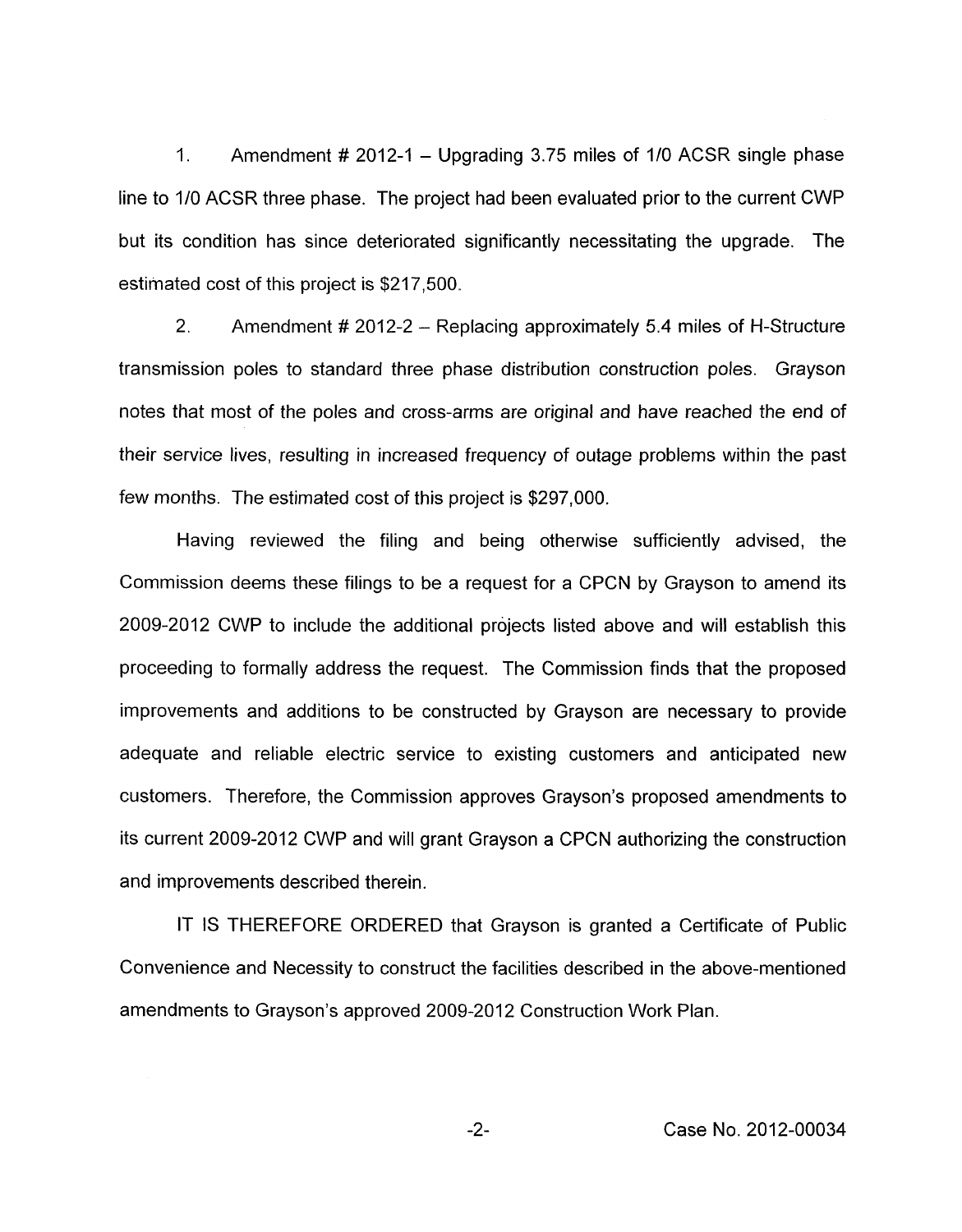By the Commission



 $\bigcap$ **ATTEST** Un Executive Director

 $\ddot{\phantom{1}}$ 

Case No. 2012-00034

 $\hat{\mathbf{v}}$